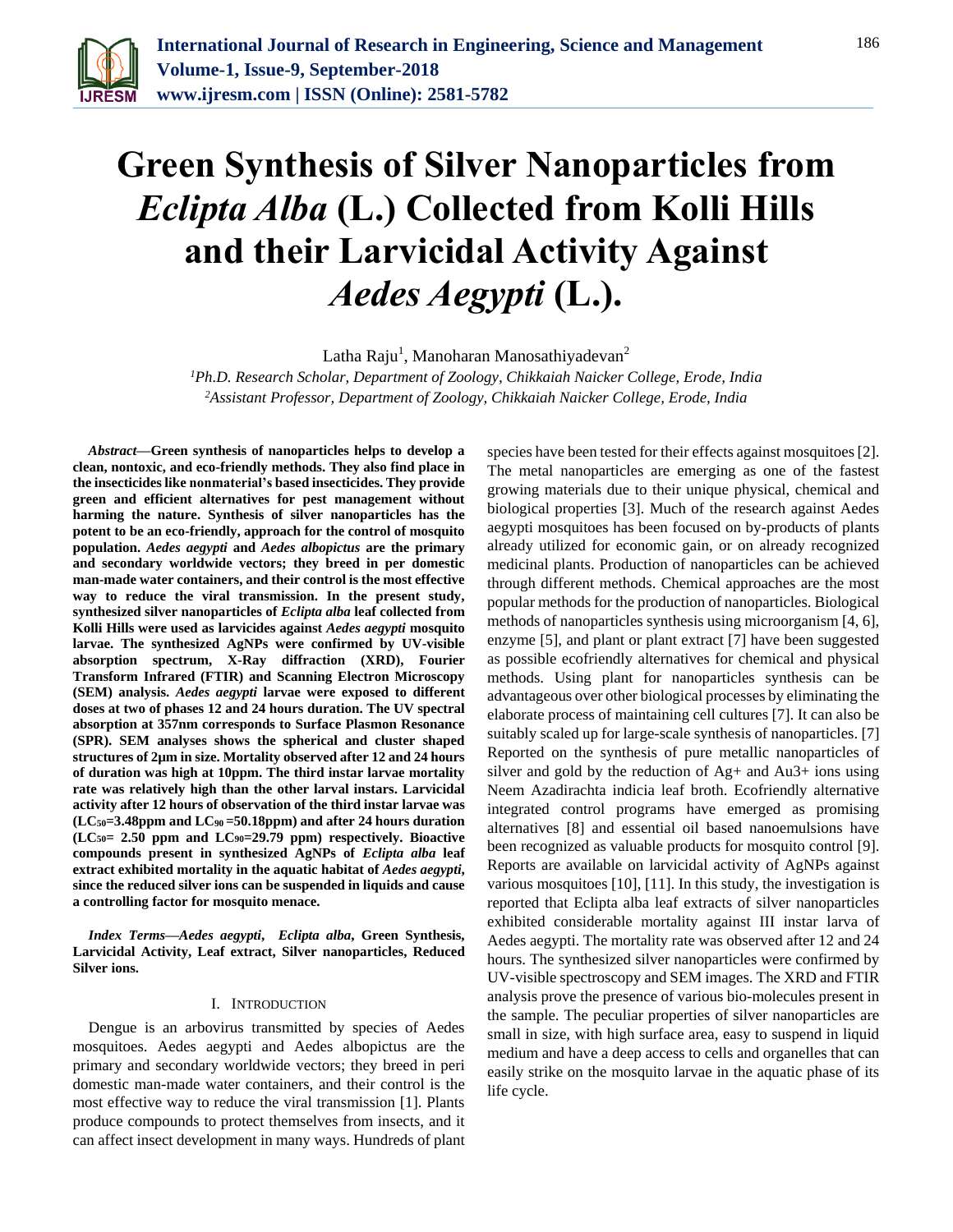

#### II. MATERIALS AND METHODS

#### *A. Collection of Plant Material*

The medicinal plant *Eclipta alba* widely grown in Kolli hill was collected from Solakkadu region.

#### *B. Preparation of Leaf Extract*

The leaves of *Eclipta alba* were washed with running tap water and distilled water. The leaves were shade dried for 20days, the dried leaves was powdered mechanically using electrical stainless steel blender Fig.1. The leaf powder of 10 g were weighed and boiled for 10-15 minutes with 100 mL double distilled water at 60°C and the extracts were filtered through Whatman filter paper No.1. The filtered extract was stored in refrigerator at 4°C for further use in the synthesis of silver nanoparticles.

#### *C. Synthesis of Silver Nanoparticles*

 $100mL$  ( $10^{-3}M$ ) aqueous solution of silver nitrate was prepared in Erlenmeyer flask. Then 10 ml of leaf extract and 90ml of double distilled water were added to 60 µl of aqueous silver nitrate solution kept in a separate conical flask of 250ml at room temperature. The conical flask was covered and kept in dark chamber until the solution colour changes from pale yellow to dark yellow. After 30 minutes, the solution turns from pale yellow to dark brown indicating the formation of silver nanoparticles Fig.2. The bio reduction of silver ions was monitored by sampling using UV Spectrophotometer, Fig.3.

## *D. Separation of silver Nanoparticles*

The synthesized silver nanoparticles were separated by centrifugation using a REMI centrifuge at 10,000rpm for 15min. The supernatant liquid was re-suspended in the sterile double distilled water. The process was carried out thrice to get rid of any uncoordinated bio molecules. After, the desired reaction period, the supernatant liquid was discarded and the pellets were collected and stored at 4◦C for further use.

## *E. Lyophilization*

The pellet obtained was then lyophilized by using freeze dryer to enhance the stability of silver nanoparticles.

#### *F. Characterization of Silver Nanoparticles*

A colour change from pale yellow to dark brown upon incubation due to Surface Plasma Resonance (SPR) vibration was observed indicating the formation of nanoparticles. The optical absorbance between 300 nm and 800 nm with a Shimadzu UV-Visible spectrophotometer (UV-1800, Japan) were performed to investigate the reduction of silver ions by leaf extract. For Scanning electron microscopic studies, the particle size and surface morphology was confirmed using the images of nanoparticles were studied using Scanning Electron Microscopy (SEM; JEOL, ModelJFC-1600) and measurements were operated at an accelerating voltage of 120 kV. FTIR spectra of the samples were measured using Perkin-Elmer Spectrum instrument in KBr pellets is used to obtain the infrared spectra of absorption and emission of the formed silver nanoparticles. FTIR spectra were recorded from wave number

600-4000 cm-1 . For XRD studies, the spectra were recorded by using Phillips PW 1830 instrument operating at a voltage of 40 kV with CuKα1 radiation.

#### *G. Larvicidal Bioassay*

The larvicidal activity was carried out at room temperature. The larvicidal activity was assessed by the standard procedure of WHO [12] with little modifications. Twenty five in numbers of 1st,2nd,3rd and 4th instar larvae of *Aedes aegypti* were transferred separately from culture being maintained in the laboratory to the 250 ml disposable cups containing the 100 ml of desired concentration of AgNPs synthesized leaf extract of 1.00, 2.50, 5.00, 7.50 and 10ppm respectively. The control was set up with dechlorinated tap water. The moribund larvae were countedafter12 hrs and 24 hours of exposure and the percentage mortality was recorded for the average of five replicates, Fig.7.

Percentage mortality = 
$$
\frac{\text{Number of dead larvae}}{\text{Number of larvae treated}} \times 100
$$
 (1)

The values of  $LC_{50}$ ,  $LC_{90}$  and their 95% confidence limit of upper confidence limit (UCL) and lower confidence limit (LCL) and Chi-square values were calculated by using Probit analysis [13].

#### III. STATISTICAL ANALYSIS

The average larval mortality data were subjected to Probit analysis, for calculating  $LC_{50}$  and  $LC_{90}$ , values were calculated by using the Finney (1971) method. Results with  $P \le 0.05$  were considered to be statistically significant from Table-1.



Fig. 1. *Eclipta alba* leaf powder



Fig. 2. Synthesis of AgNPs



Fig. 3. UV-visible spectroscopy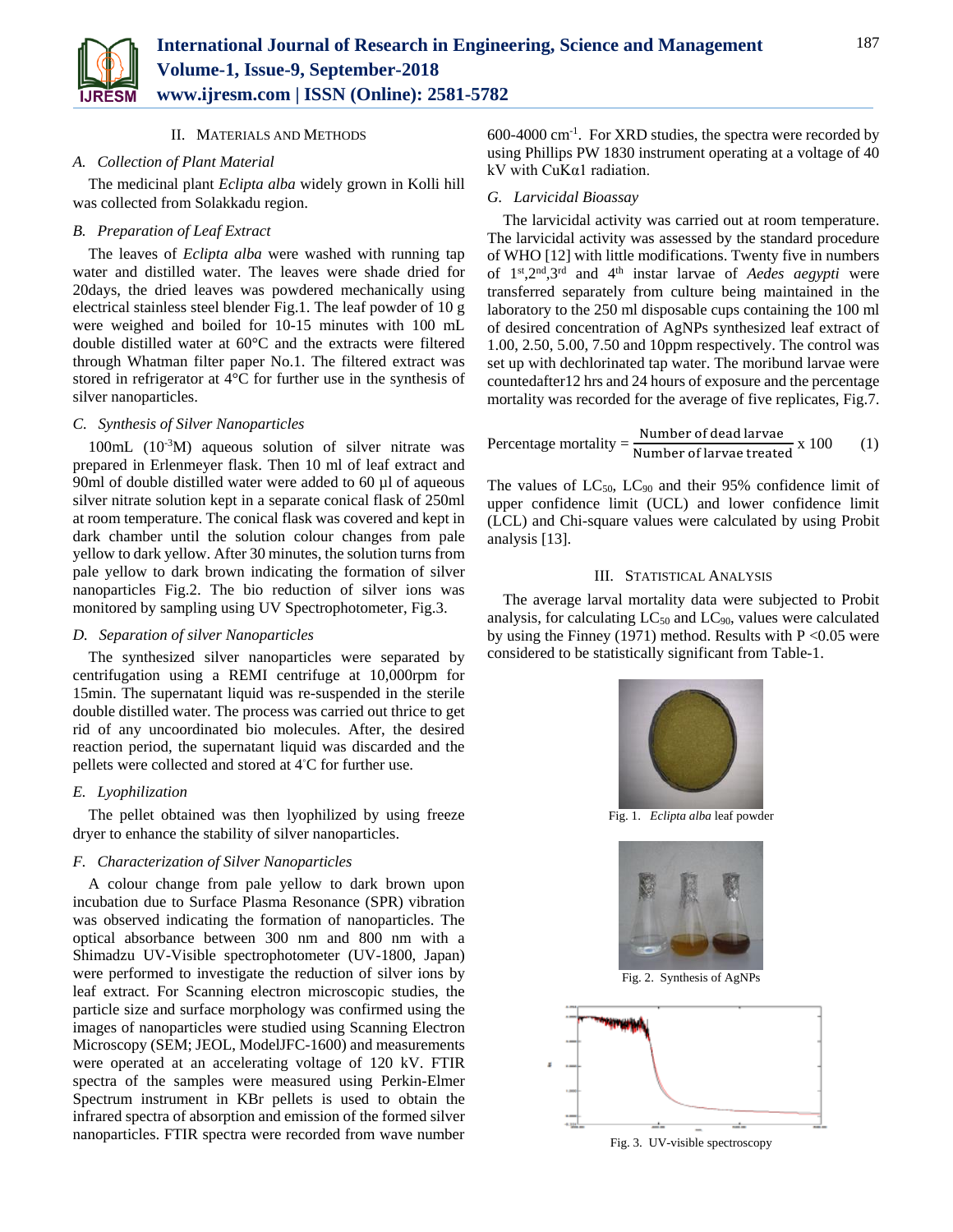

# **International Journal of Research in Engineering, Science and Management Volume-1, Issue-9, September-2018 www.ijresm.com | ISSN (Online): 2581-5782**

TABLE I

LARVICIDAL ACTIVITY OF SYNTHESIZED SILVER NANOPARTICLES FROM LEAVES OF *ECLIPTA ALBA* AGAINST *AEDES AEGYPTI* LARVAL STAGES I, II, III AND IV AFTER THE EXPOSURE PERIOD OF 12 HOURS

| Larval instars    | Dose in Con.(ppm)                                            | %Mortality±S.D    | $LC_{50}$ ppm<br>(LCL-UCL) | $LC_{90}$ ppm<br>(LCL-UCL) | $\chi$ 2 chi-square |
|-------------------|--------------------------------------------------------------|-------------------|----------------------------|----------------------------|---------------------|
|                   | Control                                                      | $0\pm 0$          |                            |                            |                     |
|                   | 1.00                                                         | 31.20±21.35       |                            |                            |                     |
| I Instar          | 2.50                                                         | 44.00±29.34       | $3.44(2.73-4.33)$          | 59.67(26.94-132.16)        | 0.1751              |
|                   | 5.00                                                         | $57.60 \pm 37.19$ |                            |                            |                     |
|                   | 7.50                                                         | $64.80{\pm}40.51$ |                            |                            |                     |
|                   | 10.00                                                        | 69.60±42.14       |                            |                            |                     |
|                   |                                                              |                   |                            |                            |                     |
|                   | Control                                                      | $0\pm 0$          |                            |                            |                     |
|                   | 1.00                                                         | 32.80±22.48       |                            |                            |                     |
|                   | 2.50                                                         | 44.80±29.91       | $3.35(2.67 - 4.21)$        | 55.91(26.19-119.34)        | 3.364               |
| II Instar         | 5.00                                                         | 52.00±33.23       |                            |                            |                     |
|                   | 7.50                                                         | 65.60±41.08       |                            |                            |                     |
|                   | 10.00                                                        | 73.60±44.97       |                            |                            |                     |
|                   |                                                              |                   |                            |                            |                     |
|                   | Control                                                      | $0\pm 0$          |                            |                            |                     |
|                   | 1.00                                                         | $31.20 \pm 21.35$ |                            |                            |                     |
| <b>III</b> Instar | 2.50                                                         | $43.20 \pm 28.77$ | $3.48(2.81 - 4.31)$        | 50.18(25.11-100.27)        | 4.1735              |
|                   | 5.00                                                         | 55.20±35.49       |                            |                            |                     |
|                   | 7.50                                                         | $60.80 \pm 37.68$ |                            |                            |                     |
|                   | 10.00                                                        | 76.00±46.66       |                            |                            |                     |
|                   |                                                              |                   |                            |                            |                     |
|                   | Control                                                      | $0\pm 0$          |                            |                            |                     |
|                   | 1.00                                                         | $36.80 \pm 25.31$ |                            |                            |                     |
| <b>IV</b> Instar  | 2.50                                                         | $50.40 \pm 33.87$ | $2.27(1.82 - 2.83)$        | 22.86(14.48-36.08)         | 3.3391              |
|                   | 5.00                                                         | $62.40 \pm 40.58$ |                            |                            |                     |
|                   | 7.50                                                         | 77.60±49.56       |                            |                            |                     |
| $  -$<br>$\cdots$ | 10.00<br>$\sim$ $\sim$<br>$\sim$ $\sim$ $\sim$ $\sim$ $\sim$ | 82.40±51.19       |                            |                            |                     |

Control—Nil mortality. Significant at P<0.05 level

LC<sub>50</sub> lethal concentration that kills 50% of the exposed larvae, LC<sub>90</sub> lethal concentration that kills 90% of the exposed larvae, UCL upper confidence limit, LCL lower confidence limit, χ2 chi-square.







Fig. 5. XRD reading



Fig. 6. FTIR analysis



Fig. 7. Larvicidal bioassay

#### IV. RESULTS AND DISCUSSION



Fig. 8. Larvicidal activity of synthesized silver nanoparticles from leaves of *Eclipta alba* against *Aedes aegypti* larval stages I, II, III and IV after the exposure period of 12 hours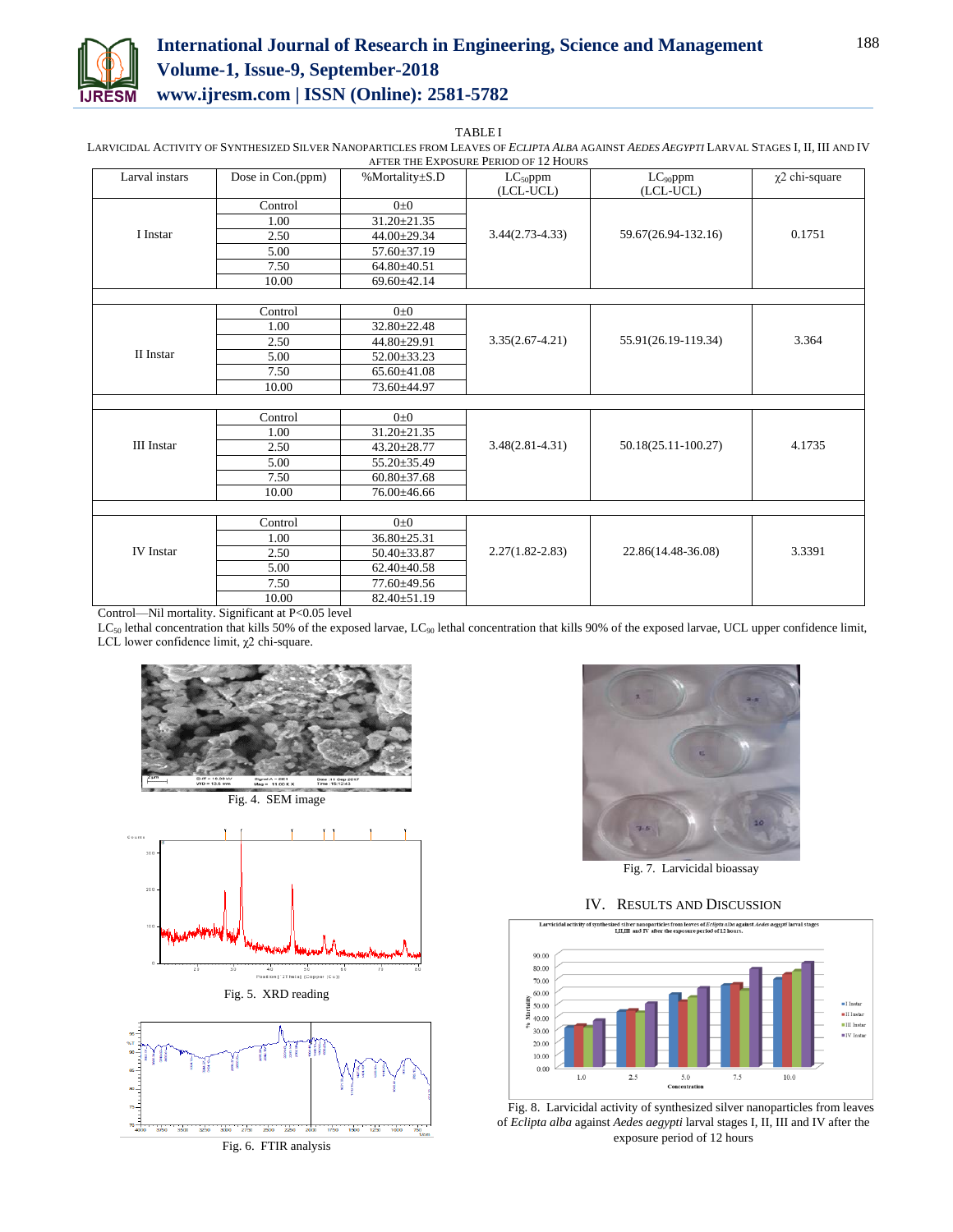

## **International Journal of Research in Engineering, Science and Management Volume-1, Issue-9, September-2018 www.ijresm.com | ISSN (Online): 2581-5782**

TABLE II

LARVICIDAL ACTIVITY OF SYNTHESIZED SILVER NANOPARTICLES FROM LEAVES OF *ECLIPTA ALBA* AGAINST *AEDES AEGYPTI* LARVAL STAGES I, II, III AND IV AFTER THE EXPOSURE PERIOD OF 24 HOURS

| Larval instars    | Dose in Con.(ppm) | %Mortality±S.D    | $LC_{50}$ ppm       | $LC_{90}$ ppm      | $\chi$ 2 chi-square |
|-------------------|-------------------|-------------------|---------------------|--------------------|---------------------|
|                   |                   |                   | (LCL-UCL)           | (LCL-UCL)          |                     |
|                   | Control           | $0\pm 0$          |                     |                    |                     |
|                   | 1.00              | 33.60±23.05       |                     |                    |                     |
|                   | 2.50              | $46.40 \pm 31.04$ | $2.79(2.26-3.43)$   | 15.76(10.72-23.18) | 2.3811              |
| I Instar          | 5.00              | 59.20±38.32       |                     |                    |                     |
|                   | 7.50              | 70.40±44.47       |                     |                    |                     |
|                   | 10.00             | $79.20 \pm 48.93$ |                     |                    |                     |
|                   |                   |                   |                     |                    |                     |
|                   | Control           | $0\pm 0$          |                     |                    |                     |
|                   | 1.00              | 36.80±25.31       |                     |                    |                     |
|                   | 2.50              | $49.60 \pm 33.30$ |                     |                    |                     |
| II Instar         | 5.00              | $60.00 \pm 38.89$ | $2.39(1.91 - 2.98)$ | 26.19(15.94-43.03) | 4.8214              |
|                   | 7.50              | 73.60±46.73       |                     |                    |                     |
|                   | 10.00             | 83.20±51.76       |                     |                    |                     |
|                   |                   |                   |                     |                    |                     |
|                   | Control           | $0\pm 0$          |                     |                    |                     |
|                   | 1.00              | $38.40 \pm 26.44$ |                     |                    |                     |
|                   | 2.50              | $45.60 \pm 30.47$ |                     |                    |                     |
| <b>III</b> Instar | 5.00              | 58.40±37.75       | $2.50(2.00-3.13)$   | 29.79(17.42-50.94) | 8.8923              |
|                   | 7.50              | 71.20±45.04       |                     |                    |                     |
|                   | 10.00             | 84.00±52.32       |                     |                    |                     |
|                   |                   |                   |                     |                    |                     |
|                   | Control           | $0\pm 0$          |                     |                    |                     |
|                   | 1.00              | 38.40±26.44       |                     |                    |                     |
|                   | 2.50              | $52.00 \pm 35.00$ |                     |                    |                     |
| <b>IV</b> Instar  | 5.00              | $66.40\pm43.41$   | $2.10(1.65 - 2.68)$ | 24.74(15.01-40.78) | 1.0298              |
|                   | 7.50              | 75.20±47.87       |                     |                    |                     |
|                   | 10.00             | $81.60 \pm 50.62$ |                     |                    |                     |

Control—Nil mortality. Significant at P<0.05 level

 $LC_{50}$  lethal concentration that kills 50% of the exposed larvae,  $LC_{90}$  lethal concentration that kills 90% of the exposed larvae, UCL upper confidence limit, LCL lower confidence limit, χ2 chi-square.



Fig. 9. Larvicidal activity of synthesized silver nanoparticles from leaves of *Eclipta alba* against *Aedes aegypti* larval stages I,II,III and IV after the exposure period of 24 hours

Vector management is one of the major issues due to the capacity of resistance against the usual insecticides. Therefore, an urgent need has been emerged to develop the new insecticides [14]. Identification of chemical constituents and larvicidal activity of essential oil from *Murraya exotica* L. (Rutaceae) against *Aedes aegypti*, *Anopheles stephensi* and *Culex quinquefasciatus* (Diptera: Culicidae). The larvicidal effects of aqueous extracts from leaves of *Ricinus communis*(*R. communis*) showed the  $LC_{50}$  values of 1091.44, 1364.58 and 1445.44 ppm against 2nd , 3rd and 4thlarval instars of *Culex quinquefasciatus*(15).The highest larval mortality was found in leaf ethyl acetate of *A. marmelos* and *Eclipta prostrata*, hexane, and methanol of *Andrograph is paniculata* and *C. hirsutus* showing LC<sub>50</sub> values of 167.00, 78.28, 67.24, and 142.83 ppm and LC90 of 588.31, 360.75, 371.91, and 830.01 ppm, respectively [16]. The larvicidal activity of synthesized AgNPs was studied against the  $1<sup>st</sup>$ ,  $2<sup>nd</sup>$ ,  $3<sup>rd</sup>$ ,  $4<sup>th</sup>$  instar larva at 12 and 24 h of exposure time.  $LC_{50}$  value observed after 12 hrs were 3.44, 3.35, 3.48, 2.27ppm and LC90 values were 59.67, 55.91, 50.18 and 22.86ppm respectively. After 24 hrs of exposure the observed  $LC_{50}$  value were 2.79, 2.39, 2.50, 2.10ppm and  $LC_{90}$ values were15.76, 26.19, 29.79, 24.74ppm respectively. In the present study, the larvicidal activity of AgNPs showed mortality rate at the 3<sup>rd</sup> instar was relatively higher against *Aedes aegypti*. During synthesis and characterization of silver nanoparticles, it is well known that silver nanoparticles exhibit yellowish brown color in aqueous solution due to excitation of surface plasmon vibrations in silver nanoparticles. The UVvisible spectra was observed at the maximum absorbance occurs at 357 nm Fig. 3. The silver nanoparticles were characterized by UV-Visible spectroscopy, one of the most widely used techniques for structural characterization of silver nanoparticles [17], indicating the presence of spherical Ag nanoparticles. The excitation of Surface Plasmon Resonance (SPR) band at 410 to 430 nm confirmed the synthesis of AgNPs from plant products [18]. The SEM image of silver nanoparticles was due to interactions of hydrogen bond and electrostatic interactions between the organic capping molecules bound to the AgNPs. The nanoparticles were not in direct contact even within the aggregates, indicating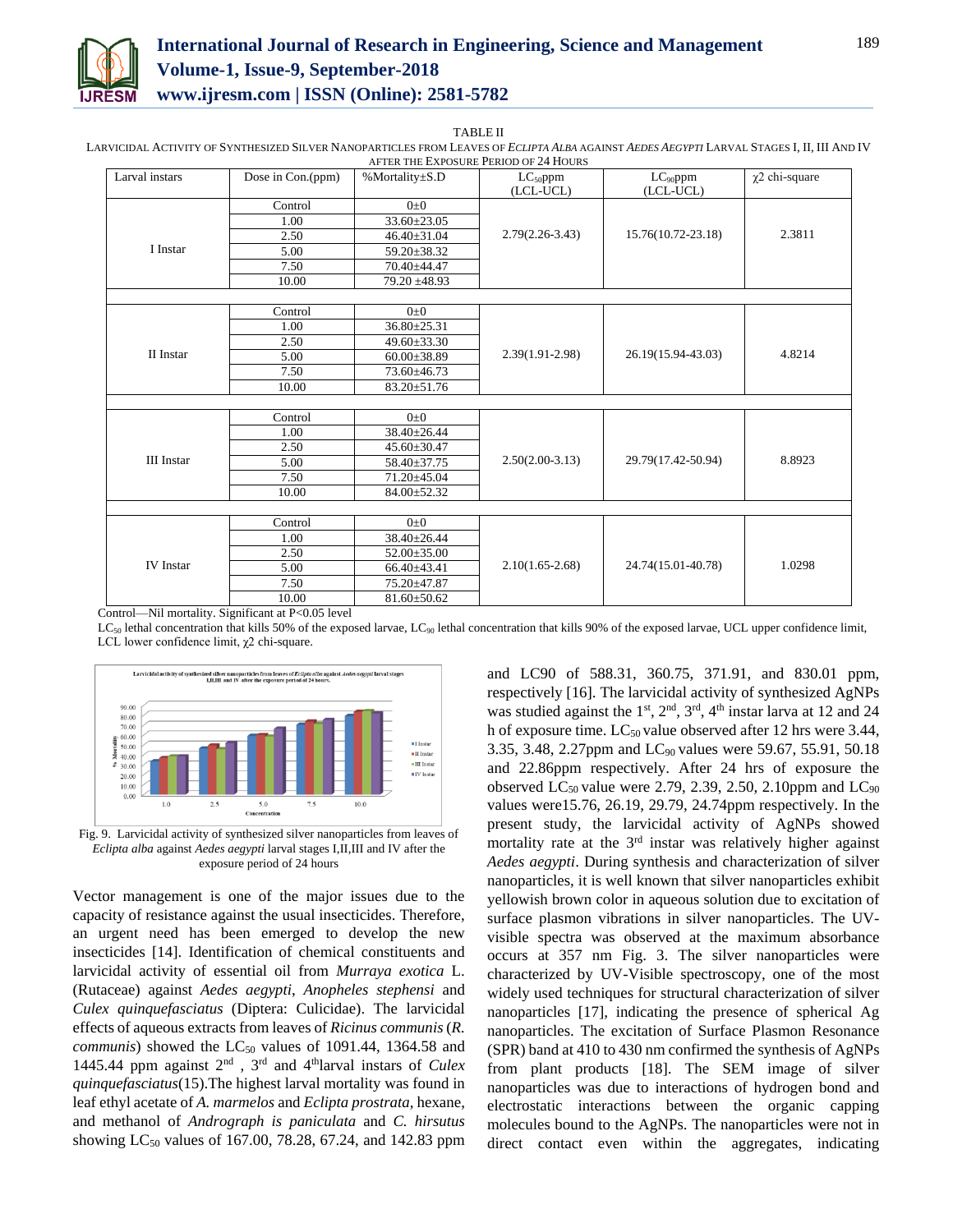

stabilization of the nanoparticles by a capping agent [19]. SEM analysis shows high-density of AgNPs synthesized, wich shown that they are relatively spherical and uniform AgNPs formed with diameter of 2µm Fig: 4. The larger silver particles may be due to the aggregation of the smaller ones, in the SEM measurements. [20] reported the unidentified crystalline peaks (27.89°, 32.30°, 46.26°, 54.79°) are also apparent in many works in which the XRD pattern includes the relevant  $2\theta$  range. These peaks are due to the organic compounds which are present in the extract. Fig. 5, shows the XRD pattern of AgNPs and peak values at 2θ degrees of 27.6°, 31.9°, 45.7°,54.4°, 57.1°,67.0°, 76.4° corresponding to (311), (100), (111), (022), (020), (222), (131). Whereas XRD examination produces a diffraction pattern that is subsequently compared with data contained in a standard crystallographic database to determine structural information. Analysis of the XRD data identifies crystalline structure, preferred crystal orientation, and phases present in samples [21], [22]. FT-IR spectroscopy can be used to investigate surface chemistry and identify surface residues such as functional groups like carbonyls and hydroxyls moieties that attach to the surface during nanoparticle synthesis [23]. FTIR spectrum indicated the clear peaks with (1018.41, 1512.19, 1631.78, 2916.37, 3838.34 cm-1 ) different values in the above peak values they corresponded to functional groups like, (C-N stretching amine group1018.41 cm<sup>-1</sup>), (N=O nitroso group  $1512.19 \text{ cm}^{-1}$ ), (C=N amine group  $1631.78 \text{ cm}^{-1}$ ), (C-H alkane group  $2916.37 \text{ cm}^{-1}$ ), (O-H alcohol group 3838.34 cm<sup>-1</sup>) Fig.6. FTIR spectrum the most intense band at 1620cm<sup>-1</sup> and 1636 cm-1 represent carbonyl groups from polyphenols; the results suggest that molecules attached with AgNPs have free and bound amide groups. These amide groups may also be in the aromatic rings. This concludes that the compounds attached with the AgNPs could be polyphenols with an aromatic ring and bound amide region (24). The functional groups such as alcohol, amines, amides, alkanes, methyl, aliphatic and halides confirmed their presence in AgNPs and these are the main classes in most of the functional groups. They were denoted as possible bio molecules responsible for stabilizing, capping and reducing agents of the AgNPs [25]-[27]. Hence the invention of new synthesized nanoparticles from leaf extract of *Eclipta alba* can thus replace the synthetic larvicidal products.

#### V. CONCLUSION

Natural products have been recognized as the valuable sources of insecticidal agents. On this context, many researchers have focused to evaluate these substances as promising tools for integrative control programs. Moreover, many natural products have poor water solubility. This fact should be considered, for example, if an effective larvicidal product is desired for *Aedes aegypti* control, the main vector of dengue, a public health problem in many developing countries. Due to the fact that application of adulticides may cause temporary diminish in the adult population, therefore more efficient and liable approach in mosquito control program is to

target out the larval stages in their breeding sites as larvicides. Therefore, in this present study an attempt is made to control the larval population of *Aedes aegypti*, where significant larvicidal activity was seen using synthesized silver nanoparticles of *Eclipta alba* leaf extract.

#### **REFERENCES**

- [1] Mario A Rodríguez-Pérez, Annabel FV Howard and Filiberto Reyes-Villanueva (2012). Biological Control of Dengue Vectors, Integrated Pest Management and Pest Control - Current and Future Tactics, Dr. Sonia Soloneski (Ed.), In Tech.
- [2] Shaalan, E. A.-S., D. Canyon, M. W. F. Younes, H. Abdel-Waheb, and A.-H. Mansour, (2005). A review of botanical phytochemicals with mosquitocidal potential. Environ Int. 31:1149-1166.
- [3] Morones JR, Elechiguerra. JL, Camacho A, Holt K, Kouri JB, Ramirez JT (2005). The bactericidal effect of silver nanoparticles. *Nanotechnology.*16: 2346–2353.
- [4] Klaus T, Joerger R, Olsson E, Granqvist C-G (1999). Silver-based crystalline nanoparticles, microbially fabricated. ProcNatlAcadSci USA 96:13611–13614.
- [5] Nair B, Pradeep T (2002). Coalescense of nanoclusters and formation of submicron crystallites assisted by Lactobacillus strains.Cryst Growth Des 2:293–298.
- [6] Willner I, Baron R, Willner B (2006). Growing metal nanoparticles by enzymes. Adv Mater 18:1109–1120.
- [7] Shankar SS, Rai A, Ahmad A, Sastry M (2004). Rapid synthesis of Au, Ag, and bimetallic Au core Ag shell nanoparticles using Neem (*Azadirachta indica*) leaf broth. J Colloid Interface Sci 275:496–502.
- [8] Sugumar, S., Clarke, S.K., Nirmala, B.K., Tyagi, B.K., Mukherjee, A., Chandrasekaran,N.,( 2014). Nanoemulsion of Eucalyptus activity against Culex *quinquefasciatus*. Bull.Entomol. Res. 104, 393–402.
- [9] Ghosh, V., Mukherjee, A., Chandrasekaran, N., (2013). Formulation and characterization of plat essential oil based nanoemulsion: evaluation of its larvicidal activity*Aedes aegypti*. Asian J. Chem. 25, S321–S323.
- [10] Thirunavukkarasu, Santhosh K, Rahuman AA, Govindasamy R, Sampath, Marimuthu (2011). Synthesis of silver nanoparticles using *Nelumbo nucifera* leaf extract and its larvicidal activity against malaria and filariasis vectors. *Parasitol Res*108: 693–702.
- [11] Govindarajan M, Jebanesan A, Pushpanathan T (2008). Larvicidal and ovicidal activity of *Cassia fistula* Linn. Leaf extract against filarial and malarial vector mosquitoes. *ParasitolRes*102: 289–292
- [12] WHO, 2005. Guidelines for Laboratory and Field Testing of Mosquito Larvicides. World Health Organization document WHO, cds/WHOpes/gcdpp/13.
- [13] Finney, D.J., 1971. Probit Analysis. Cambridge University Press, London, pp. 68–78.
- [14] Krishnamoorthy, S., Chandrasekaran, M., Adaikala Raj, G., Jayaraman, M., Venkatesalu, V., 2015. Identification of chemical constituents and larvicidal activity of essential oil from *Murraya exotica* L. (Rutaceae) against *Aedes aegypti*, *Anopheles stephensi* and *Culex quinquefasciatus* (Diptera: Culicidae). Parasitol Res.
- [15] Elimam AM, Elmalik KH, Ali FS. Larvicidal, adult emergence inhibition and oviposition deterrent effects of foliage extract from *Ricinus communis*L. against *Anopheles arabiensis* and *Culex quinquefasciatus* in Sudan. Trop Biomed 2009; 26(2): 130-139.
- [16] Elango G, Bagavan A, Kamaraj C, Zahir AA, Rahuman AA (2009). Oviposition-deterrent, ovicidal, and repellent activities of indigenous plant extracts against *Anopheles subpictus* Grassi (Diptera: Culicidae). Parasitol Res 105(6):1567–1576.
- [17] Sun, Y.P., Atorngitjawat, P. and Meziani, M.J., "Preparation of Silver Nanoparticles via Rapid Expansion of Water in Carbon Dioxide Microemulsion into Reductant Solution", Langmuir, 17, 5707-5710, 2001.
- [18] Sathishkumar M, Sneha K, Won SW, Cho CWS, Kim Yun YS. *Cinnamon zeylanicum* bark extract and powder mediated green synthesis of nanocrystalline silver particles and its bactericidal activity. Colloids Surf B Biointerfaces2009; 73: 332-338.
- [19] A. M. Priya, R. K. Selvan, B. Senthilkumar, M. K. Satheeshkumar, and C. Sanjeeviraja, "Synthesis and characterization of CdWO4